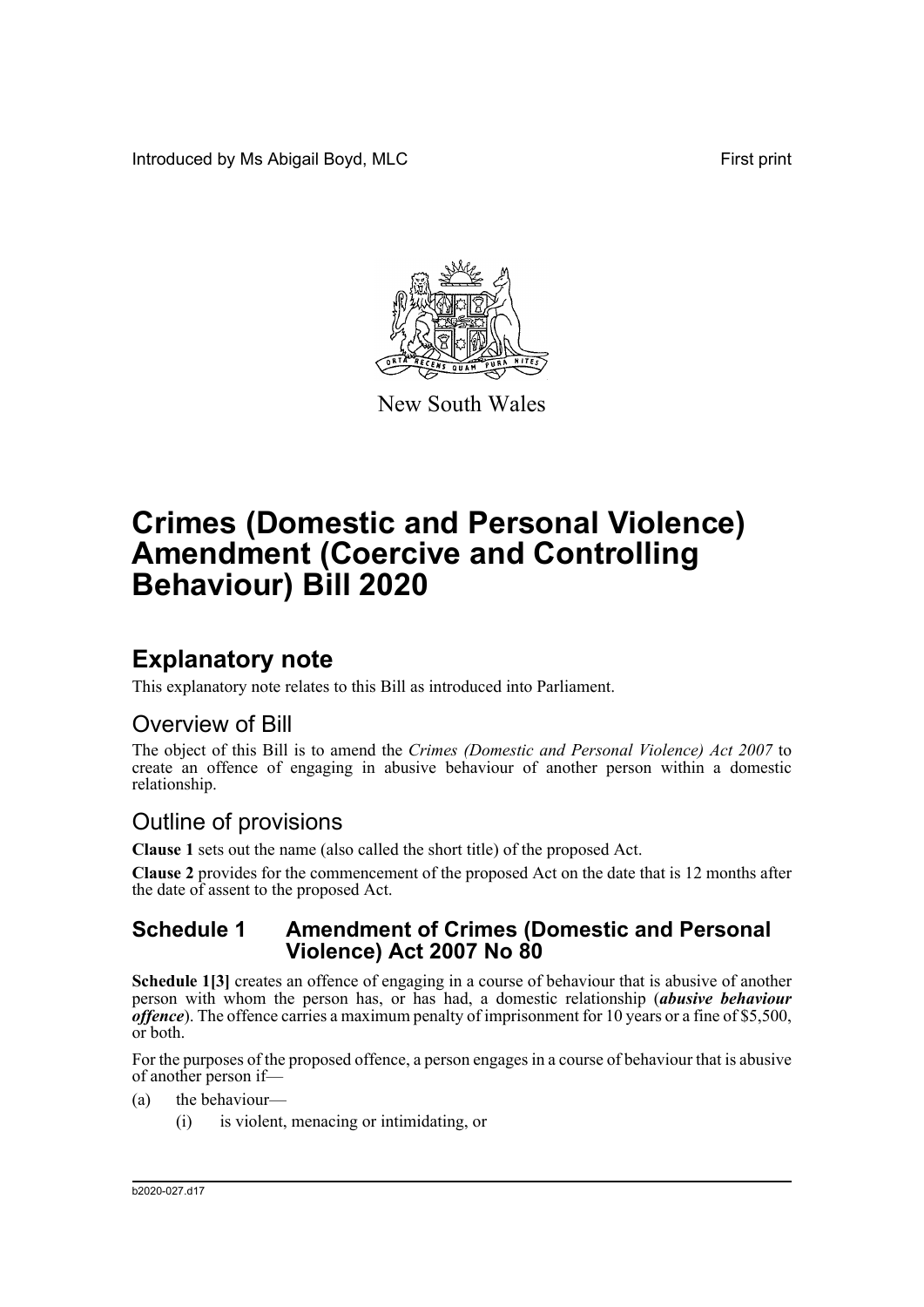- (ii) has, or is reasonably likely to have, one or more of the following effects—
	- (A) making the other person dependent on, or subordinate to, the person,
	- (B) isolating the other person from friends, relatives or other sources of support,
	- (C) controlling, regulating or monitoring the other person's day-to-day activities,
	- (D) depriving the other person of, or restricting the other person's, freedom of action,
	- (E) frightening, humiliating, degrading or punishing the other person, and
- (b) the person intends to cause, or is reckless as to whether the course of behaviour causes, the other person to suffer physical, emotional or psychological harm, including fear, alarm or distress, and
- (c) behaviour of a type referred to in paragraph (a) occurs on 2 or more occasions, and
- (d) a reasonable person would consider the course of behaviour to be likely to cause the other person to suffer physical, emotional or psychological harm, including fear, alarm or distress.

Behaviour may have, or be reasonably likely to have, an effect on a person even if the conduct is directed at—

- (a) a third person, including a child, relative or friend of the person, or
- (b) the property of the person, or
- (c) a companion animal or any other domesticated animal.

**Schedule 1[1] and [2]** enable a court, when determining whether a person's conduct amounts to stalking, to have regard to any pattern of violence in the person's behaviour constituting an abusive behaviour offence.

**Schedule 1[4]** provides that all apprehended violence orders are taken to specify that the defendant is prohibited from engaging in behaviour that would constitute an abusive behaviour offence. **Schedule 1[5]** requires a court to make an interim apprehended violence order against a defendant charged with an abusive behaviour offence for the protection of the person against whom the offence appears to have been committed.

### **Schedule 2 Amendment of other Acts**

**Schedule 2.1** makes a consequential amendment to the *Crimes (Sentencing Procedure) Act 1999*.

**Schedule 2.2** makes consequential amendments to the *Criminal Procedure Act 1986*.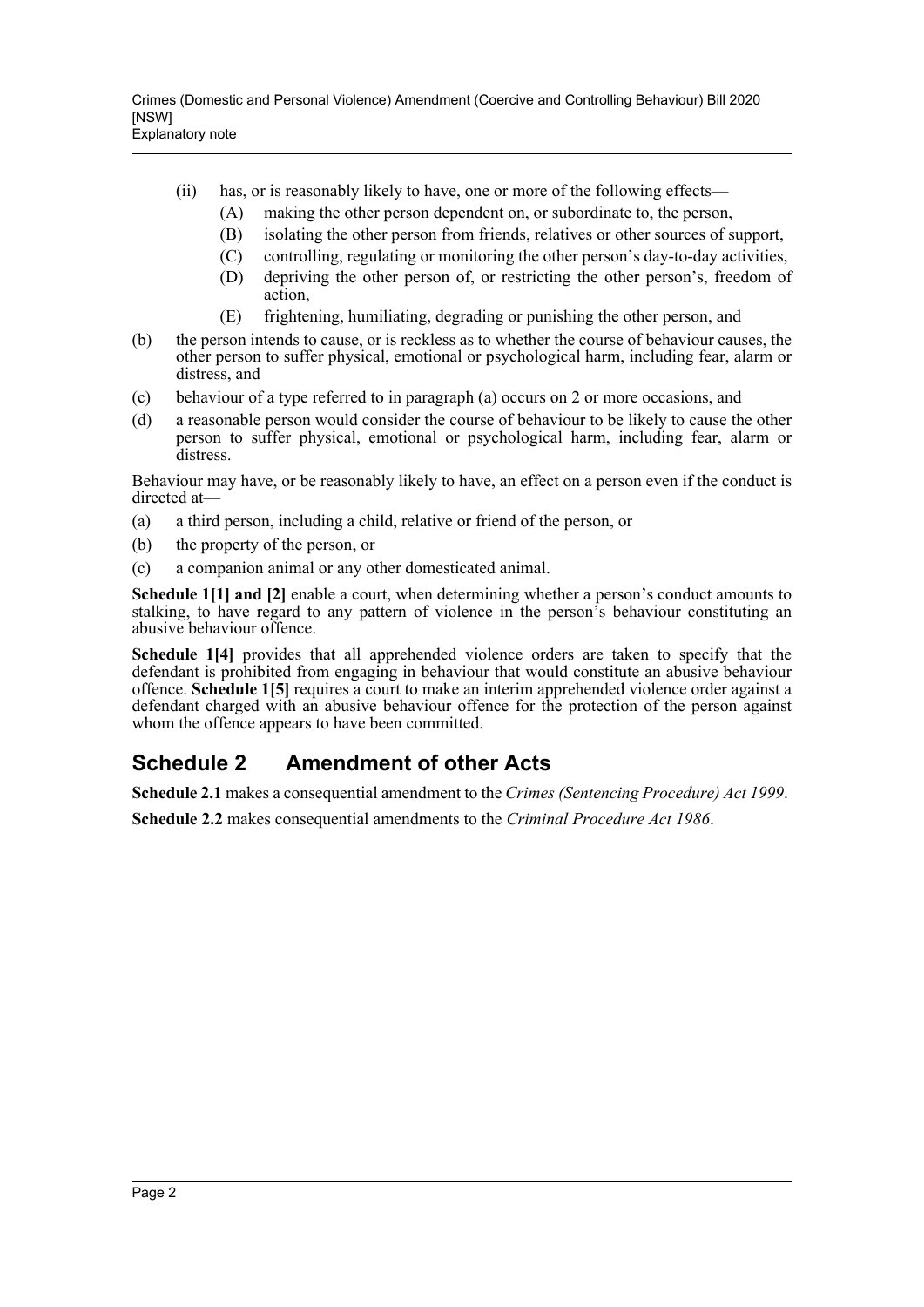Introduced by Ms Abigail Boyd, MLC **First print** 



New South Wales

## **Crimes (Domestic and Personal Violence) Amendment (Coercive and Controlling Behaviour) Bill 2020**

### **Contents**

|                   |                                                                        | Page |
|-------------------|------------------------------------------------------------------------|------|
|                   | Name of Act                                                            |      |
|                   | Commencement                                                           |      |
| <b>Schedule 1</b> | Amendment of Crimes (Domestic and Personal Violence) Act 2007<br>No 80 |      |
| Schedule 2        | <b>Amendment of other Acts</b>                                         |      |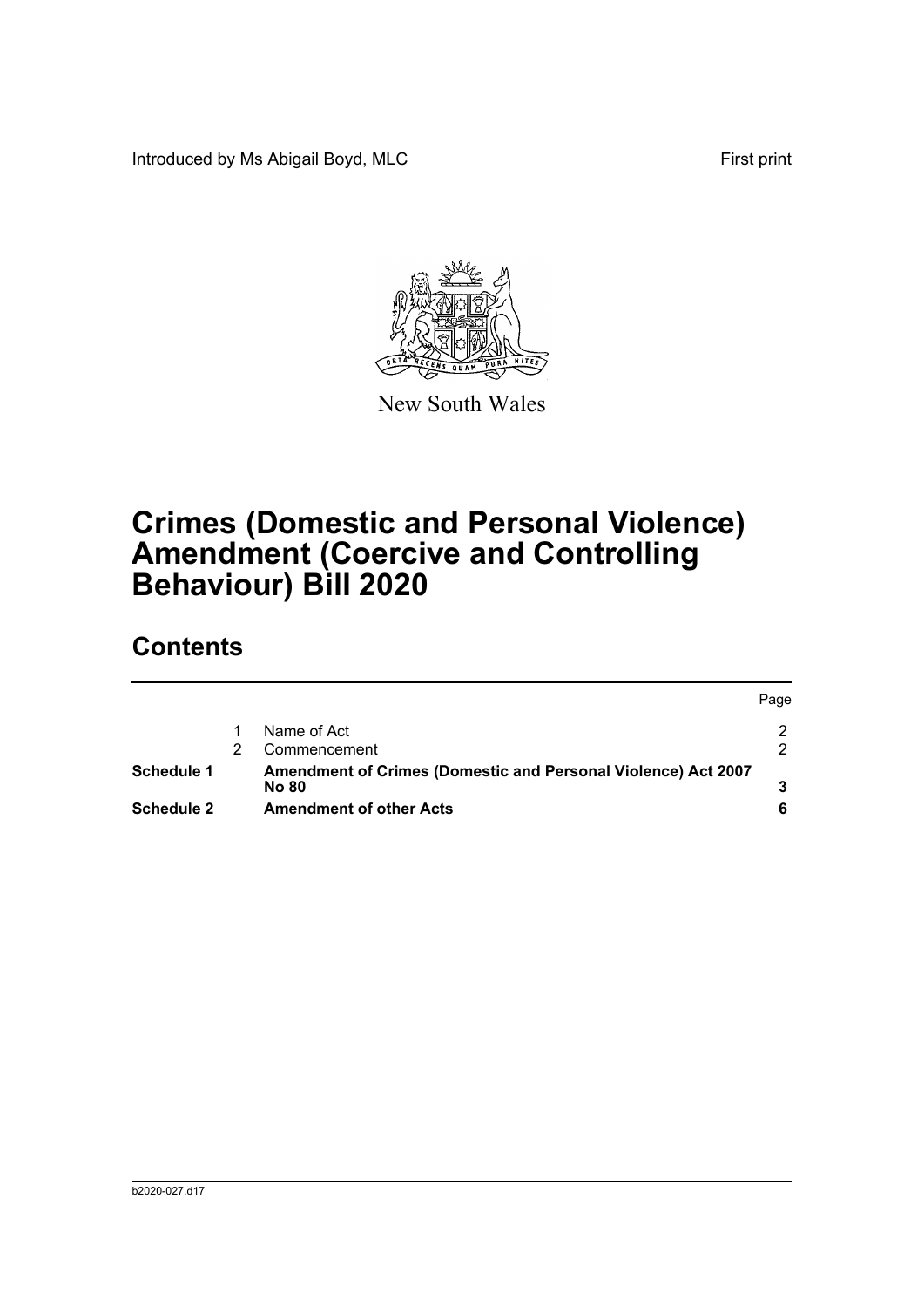

New South Wales

## **Crimes (Domestic and Personal Violence) Amendment (Coercive and Controlling Behaviour) Bill 2020**

No , 2020

#### **A Bill for**

An Act to amend the *Crimes (Domestic and Personal Violence) Act 2007* with respect to abusive conduct in domestic relationships.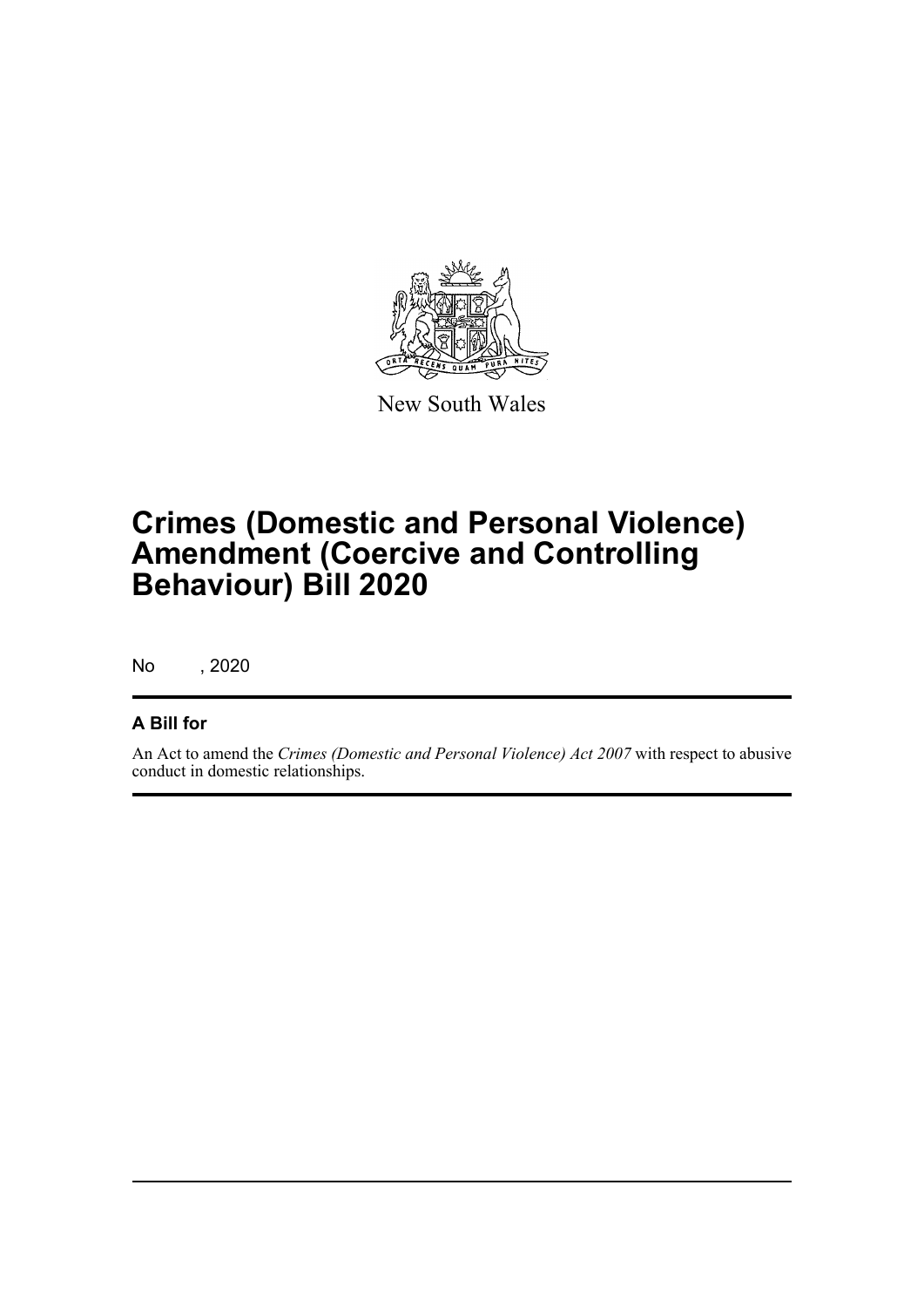Crimes (Domestic and Personal Violence) Amendment (Coercive and Controlling Behaviour) Bill 2020 [NSW]

<span id="page-4-1"></span><span id="page-4-0"></span>

| The Legislature of New South Wales enacts—                                                                          |                     |  |  |  |  |
|---------------------------------------------------------------------------------------------------------------------|---------------------|--|--|--|--|
| Name of Act                                                                                                         | $\overline{2}$      |  |  |  |  |
| This Act is the Crimes (Domestic and Personal Violence) Amendment (Coercive and<br>Controlling Behaviour) Act 2020. | 3<br>$\overline{4}$ |  |  |  |  |
| <b>Commencement</b>                                                                                                 |                     |  |  |  |  |
| This Act commences on the date that is 12 months after the date of assent to this Act.                              | 6                   |  |  |  |  |
|                                                                                                                     |                     |  |  |  |  |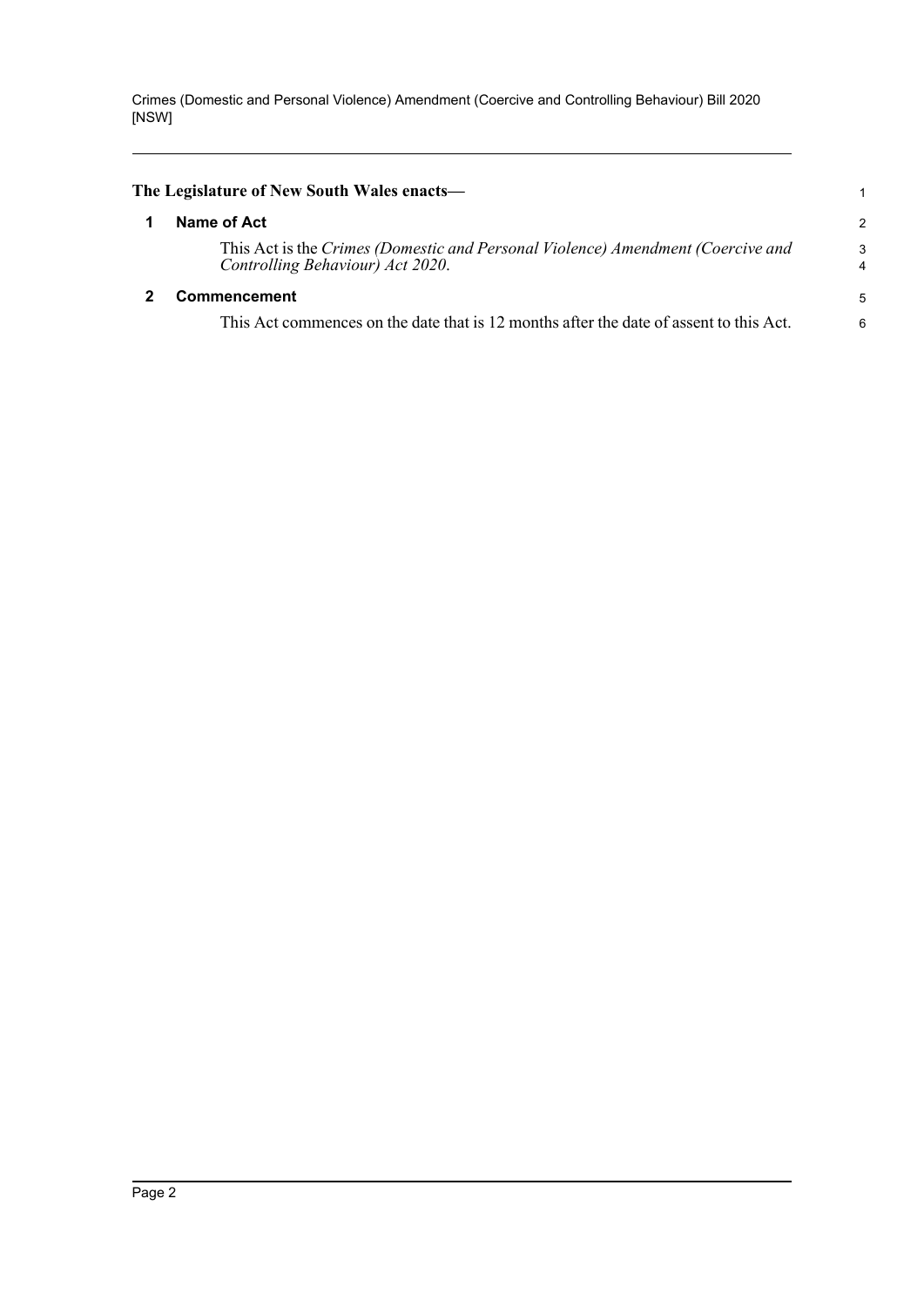Crimes (Domestic and Personal Violence) Amendment (Coercive and Controlling Behaviour) Bill 2020 [NSW]

Schedule 1 Amendment of Crimes (Domestic and Personal Violence) Act 2007 No 80

<span id="page-5-0"></span>

| Schedule 1 |                                                                                             |                          |                                                                                                  | <b>Amendment of Crimes (Domestic and Personal</b><br>Violence) Act 2007 No 80 |                |                                                                                                                                                                                                                                  |                |  |  |
|------------|---------------------------------------------------------------------------------------------|--------------------------|--------------------------------------------------------------------------------------------------|-------------------------------------------------------------------------------|----------------|----------------------------------------------------------------------------------------------------------------------------------------------------------------------------------------------------------------------------------|----------------|--|--|
| [1]        | <b>Section 8 Meaning of "stalking"</b>                                                      |                          |                                                                                                  |                                                                               |                |                                                                                                                                                                                                                                  |                |  |  |
|            | Insert "or an abusive behaviour offence" after "domestic violence offence" in section 8(2). |                          |                                                                                                  |                                                                               |                |                                                                                                                                                                                                                                  |                |  |  |
| [2]        |                                                                                             | Section 8(3)             |                                                                                                  |                                                                               |                |                                                                                                                                                                                                                                  | 5              |  |  |
|            |                                                                                             |                          | Insert after section $8(2)$ —                                                                    |                                                                               |                |                                                                                                                                                                                                                                  | 6              |  |  |
|            |                                                                                             | (3)                      | In this section, <i>abusive behaviour offence</i> means an offence against section<br>$14A(1)$ . |                                                                               |                |                                                                                                                                                                                                                                  |                |  |  |
| [3]        | Sections 14A and 14B                                                                        |                          |                                                                                                  |                                                                               |                |                                                                                                                                                                                                                                  |                |  |  |
|            |                                                                                             | Insert after section 14— |                                                                                                  |                                                                               |                |                                                                                                                                                                                                                                  |                |  |  |
|            | 14A                                                                                         |                          |                                                                                                  |                                                                               |                | Abusive behaviour in domestic relationship                                                                                                                                                                                       | 11             |  |  |
|            |                                                                                             | (1)                      |                                                                                                  |                                                                               |                | A person must not engage in a course of behaviour that is abusive of another<br>person with whom the person has, or has had, a domestic relationship.<br>Maximum penalty—Imprisonment for 10 years or 50 penalty units, or both. | 12<br>13<br>14 |  |  |
|            | (2)<br>that is abusive of another person if—                                                |                          |                                                                                                  |                                                                               |                | For the purposes of subsection $(1)$ , a person engages in a course of behaviour                                                                                                                                                 | 15<br>16       |  |  |
|            |                                                                                             |                          | (a)                                                                                              |                                                                               | the behaviour- |                                                                                                                                                                                                                                  | 17             |  |  |
|            |                                                                                             |                          |                                                                                                  | (i)                                                                           |                | is violent, menacing or intimidating, or                                                                                                                                                                                         | 18             |  |  |
|            |                                                                                             |                          |                                                                                                  | (ii)                                                                          | effects-       | has, or is reasonably likely to have, one or more of the following                                                                                                                                                               | 19<br>20       |  |  |
|            |                                                                                             |                          |                                                                                                  |                                                                               | (A)            | making the other person dependent on, or subordinate to,<br>the person,                                                                                                                                                          | 21<br>22       |  |  |
|            |                                                                                             |                          |                                                                                                  |                                                                               | (B)            | isolating the other person from friends, relatives or other<br>sources of support,                                                                                                                                               | 23<br>24       |  |  |
|            |                                                                                             |                          |                                                                                                  |                                                                               | (C)            | controlling, regulating or monitoring the other person's<br>day-to-day activities,                                                                                                                                               | 25<br>26       |  |  |
|            |                                                                                             |                          |                                                                                                  |                                                                               | (D)            | depriving the other person of, or restricting the other<br>person's, freedom of action,                                                                                                                                          | 27<br>28       |  |  |
|            |                                                                                             |                          |                                                                                                  |                                                                               | (E)            | frightening, humiliating, degrading or punishing the other<br>person, and                                                                                                                                                        | 29<br>30       |  |  |
|            |                                                                                             |                          | (b)                                                                                              |                                                                               |                | the person intends to cause, or is reckless as to whether the course of<br>behaviour causes, the other person to suffer physical, emotional or<br>psychological harm, including fear, alarm or distress, and                     | 31<br>32<br>33 |  |  |
|            |                                                                                             |                          | (c)                                                                                              |                                                                               | occasions, and | behaviour of a type referred to in paragraph (a) occurs on 2 or more                                                                                                                                                             | 34<br>35       |  |  |
|            |                                                                                             |                          | (d)                                                                                              |                                                                               |                | a reasonable person would consider the course of behaviour to be likely<br>to cause the other person to suffer physical, emotional or psychological<br>harm, including fear, alarm or distress.                                  | 36<br>37<br>38 |  |  |
|            |                                                                                             | (3)                      |                                                                                                  |                                                                               |                | Behaviour may have, or be reasonably likely to have, an effect referred to in<br>subsection $(2)(a)(ii)$ on a person even if the conduct is directed at-                                                                         | 39<br>40       |  |  |
|            |                                                                                             |                          | (a)                                                                                              |                                                                               |                | a third person, including a child, relative or friend of the person, or                                                                                                                                                          | 41             |  |  |
|            |                                                                                             |                          | (b)                                                                                              |                                                                               |                | the property of the other person, or                                                                                                                                                                                             | 42             |  |  |
|            |                                                                                             |                          | (c)                                                                                              |                                                                               |                | a companion animal, within the meaning of the Companion Animals Act<br>1998, or any other domesticated animal.                                                                                                                   | 43<br>44       |  |  |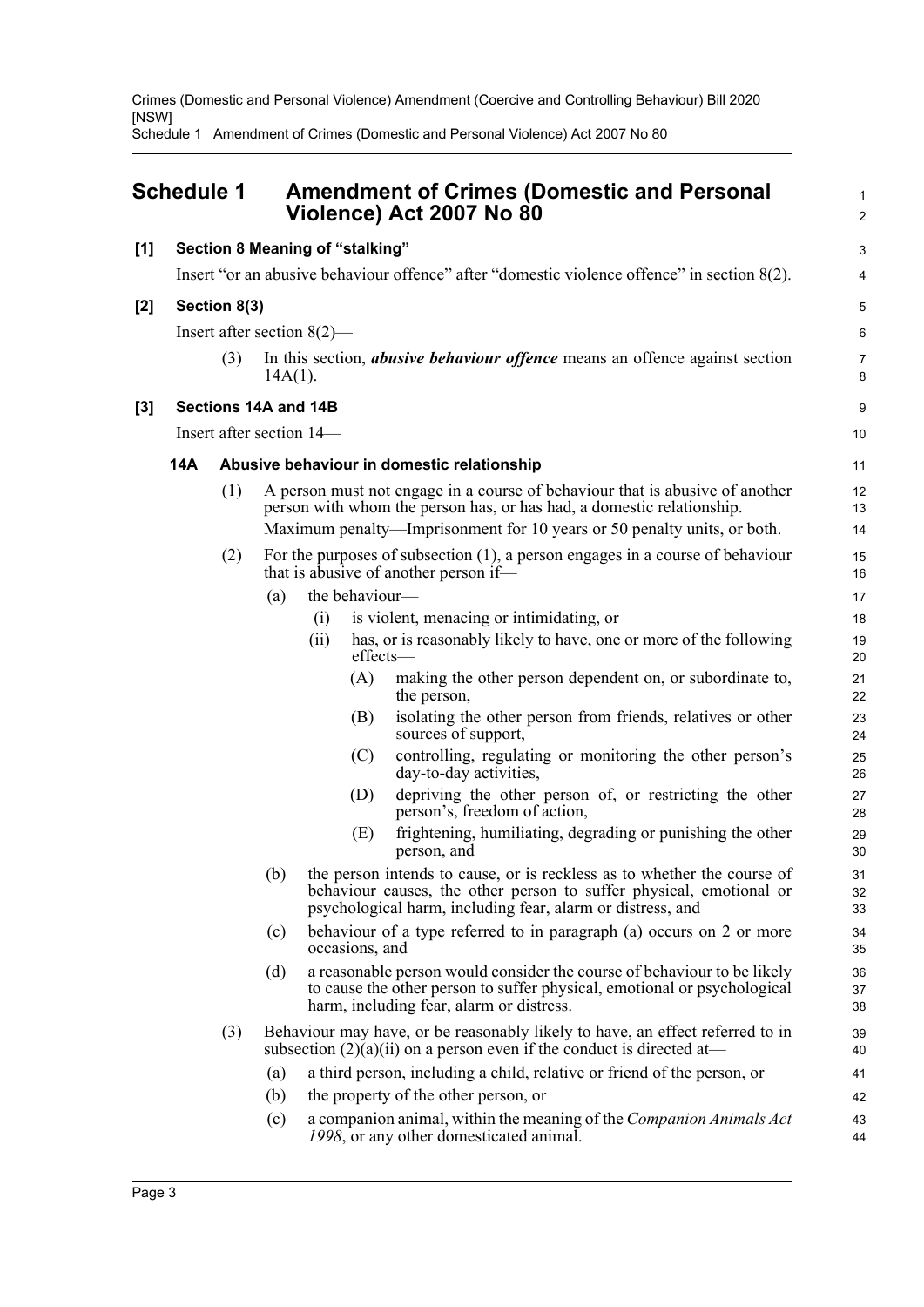|     |            | (4)  | Without limiting subsection $(2)(a)$ , control of a person's finances or a<br>restriction on access to financial or economic resources may constitute the<br>behaviour of a type referred to in the paragraph.                                                                                                            | $\mathbf{1}$<br>$\overline{c}$<br>3                     |  |  |  |
|-----|------------|------|---------------------------------------------------------------------------------------------------------------------------------------------------------------------------------------------------------------------------------------------------------------------------------------------------------------------------|---------------------------------------------------------|--|--|--|
|     |            | (5)  | To determine whether a person has engaged in a course of behaviour against<br>another person, a court may have regard to behaviour occurring when either<br>the person or the other person was present in the State or either person was<br>ordinarily resident in the State.                                             | $\overline{\mathbf{4}}$<br>5<br>$\,6$<br>$\overline{7}$ |  |  |  |
|     |            | (6)  | In proceedings for an offence against this section, there is a rebuttable<br>presumption that the accused person has or has had a domestic relationship<br>with the other person.                                                                                                                                         | 8<br>9<br>10                                            |  |  |  |
|     |            | (7)  | A presumption under subsection $(6)$ is rebuttable by proof on the balance of<br>probabilities.                                                                                                                                                                                                                           | 11<br>12                                                |  |  |  |
|     |            | (8)  | This section extends to a course of behaviour that began before the<br>commencement of this section, but only if the behaviour occurred on at least<br>one occasion after the commencement.                                                                                                                               | 13<br>14<br>15                                          |  |  |  |
|     |            | (9)  | Proceedings for an offence against this section may be dealt with-                                                                                                                                                                                                                                                        | 16                                                      |  |  |  |
|     |            |      | summarily before a Local Court, or<br>(a)                                                                                                                                                                                                                                                                                 | 17                                                      |  |  |  |
|     |            |      | (b)<br>summarily before the Supreme Court in its summary jurisdiction.                                                                                                                                                                                                                                                    | 18                                                      |  |  |  |
|     |            | (10) | If proceedings are brought summarily before the Local Court or in the<br>Supreme Court in its summary jurisdiction, the maximum penalty that the<br>Court may impose for the offence is imprisonment for 2 years or 50 penalty<br>units, or both.                                                                         | 19<br>20<br>21<br>22                                    |  |  |  |
|     |            | (11) | In this section-                                                                                                                                                                                                                                                                                                          |                                                         |  |  |  |
|     |            |      | <b><i>behaviour</i></b> includes, but is not limited to, the following—                                                                                                                                                                                                                                                   | 24                                                      |  |  |  |
|     |            |      | (a)<br>saying or otherwise communicating,                                                                                                                                                                                                                                                                                 | 25                                                      |  |  |  |
|     |            |      | (b)<br>an omission,                                                                                                                                                                                                                                                                                                       | 26                                                      |  |  |  |
|     |            |      | (c)<br>asking or otherwise causing another person to do a thing.<br><i>violent behaviour</i> includes physically violent behaviour and sexually violent<br>behaviour.                                                                                                                                                     | 27<br>28<br>29                                          |  |  |  |
|     | <b>14B</b> |      | <b>Review of amendments</b>                                                                                                                                                                                                                                                                                               | 30                                                      |  |  |  |
|     |            | (1)  | The Minister is to undertake reviews of this Act to determine whether the<br>policy objectives of the Crimes (Domestic and Personal Violence) Amendment<br><i>(Coercive and Controlling Behaviour) Act 2020</i> remain valid and whether the<br>terms of the amendments remain appropriate for securing those objectives. |                                                         |  |  |  |
|     |            | (2)  | The reviews are to be undertaken—                                                                                                                                                                                                                                                                                         | 35                                                      |  |  |  |
|     |            |      | for the first review—as soon as possible after the period of 3 years from<br>(a)<br>the date of assent to this Act, and                                                                                                                                                                                                   | 36<br>37                                                |  |  |  |
|     |            |      | for subsequent reviews—at intervals of not less than 3 years and not<br>(b)<br>more than 5 years.                                                                                                                                                                                                                         | 38<br>39                                                |  |  |  |
|     |            | (3)  | A report on the outcome of each review is to be tabled in each House of<br>Parliament within 12 months after the end of the review.                                                                                                                                                                                       | 40<br>41                                                |  |  |  |
| [4] |            |      | Section 36 Prohibitions taken to be specified in every apprehended violence order                                                                                                                                                                                                                                         | 42                                                      |  |  |  |
|     |            |      | Insert after section $36(c)$ —                                                                                                                                                                                                                                                                                            | 43                                                      |  |  |  |
|     |            |      |                                                                                                                                                                                                                                                                                                                           |                                                         |  |  |  |

(d) engaging in a course of behaviour that is abusive of the protected person within the meaning of section 14A.

44 45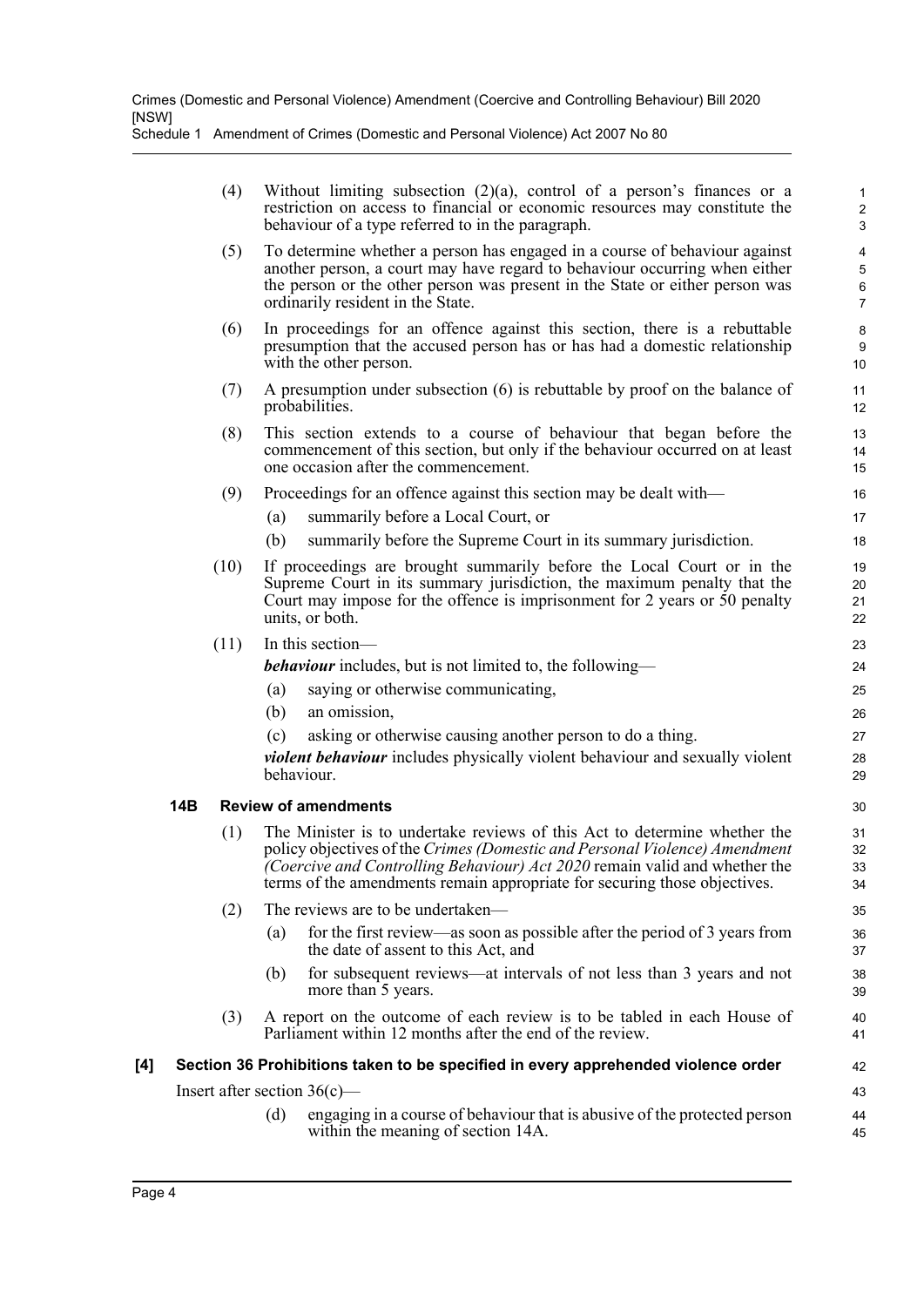#### **[5] Section 40 Interim apprehended violence order must be made on charge for certain offences**

Insert "or 14A" after "section 13" in section 40(5), definition of *serious offence*, paragraph (e).